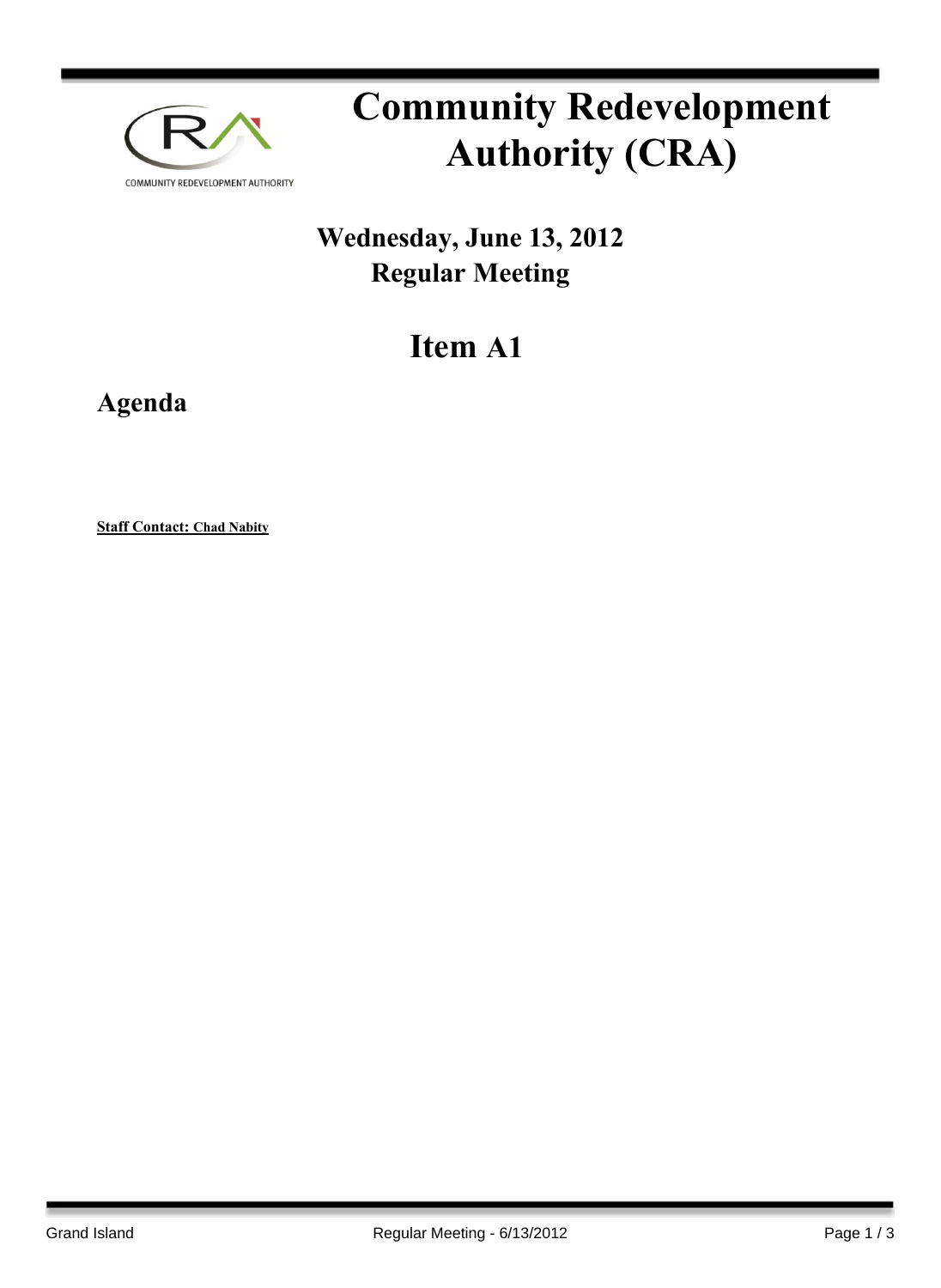### **AGENDA Wednesday June 13, 2012 4:00 p.m. Grand Island City Hall**

Open Meetings Notifications

1. Call to Order. Barry Sandstrom Call to Order.

This is a public meeting subject to the open meetings laws of the State of Nebraska. The requirements for an open meeting are posted on the wall in this room and anyone that wants to find out what those are is welcome to read through them.

- 2. Approval of Minutes of May 9, 2012 Meeting.
- 3. Approval of Financial Reports.
- 4. Approval of Bills.
- 5. Review of Committed Projects and CRA Properties.
- 6. Consideration of Resolution to reimburse expenditures associated with the Lincoln Park Pool with the proceeds of bonds to be issued for the construction of the Lincoln Park Pool.
- 7. Consideration of Intent to enter into a Redevelopment contract for 3420 W State Street, Grand Island, with EIG Grand Island LLC.
- 8. Consideration of a Resolution to forward a Redevelopment Plan Amendment to the Hall County Regional Planning Commission for 709 & 715 W 18<sup>th</sup> Street, Grand Island, with Baker Development Inc.
- 9. Consideration of a Resolution of intent to enter into a Site Specific Redevelopment Contract & Approval of related actions 30 day notice to City Council for 709 & 715 W 18<sup>th</sup> Street, Grand Island, with Baker Development Inc.
- 10. Review of Blight Study for Area #10. Micro blight study commissioned by Larry Fowle through a grant from the CRA. Forward this study to the City Council for their approval.
- 11. ADJOURN TO EXECUTIVE SESSION TO DISCUSS NEGOTIATIONS.

RETURN TO REGULAR SESSION